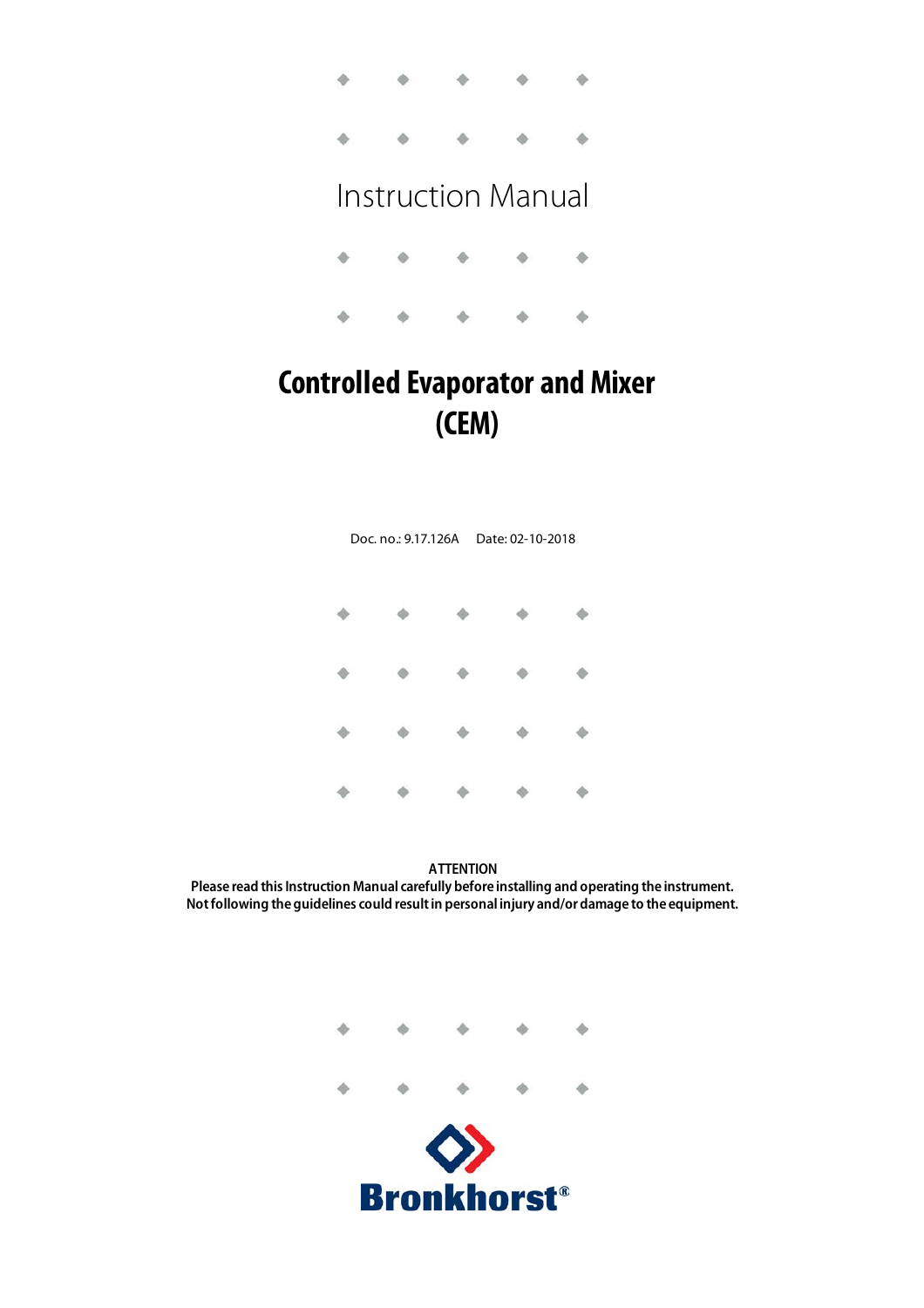# **Copyright**

© 2018 Bronkhorst High-Tech B.V.

All rights reserved. No part of this publication may be reproduced, distributed, or transmitted in any form or by any means, without the prior written permission of the publisher.

### **Disclaimer**

This document has been reviewed and is believed to be accurate. Bronkhorst High-Tech B.V. does not assume liability for errors, inaccuracies or absence of information. The material in this document merely serves information and illustration purposes; no rights can be derived from its contents.

Bronkhorst High-Tech B.V. reserves the right to modify or improve its products and documentation without informing anyone. The information contained in this document is subject to change without notice. Device specifications and the contents of the package may deviate from what is stated in this document.

### **Symbols**



Important information. Disregarding this information could cause injuries to people or damage to the instrument or installation.



Helpful information. This information will facilitate the use of the instrument and/or contribute to its optimal performance.



Additional info available on the internet or from your local Bronkhorst representative.

### **Receipt of equipment**

Check the outside package box for damage incurred during shipment. If the box is damaged, then the local carrier must be notified at once regarding his liability, if so required. At the same time a report should be submitted to your local Bronkhorst representative.

Carefully remove the equipment from the box. Verify that the contents of the package was not damaged during shipment. Should the equipment be damaged, then the local carrier must be notified at once regarding his liability, if so required. At the same time a report should be submitted to your local Bronkhorst representative.



· Check the packing list to ensure that you received all of the items included in the scope of delivery · Do not discard spare or replacement parts with the packaging material

Refer to [Removal and return instructions](#page-21-0) about return shipment procedures.

# **Equipment storage**

The equipment should be stored in its original package in a cupboard warehouse or similar. Care should be taken not to subject the equipment to excessive temperatures or humidity.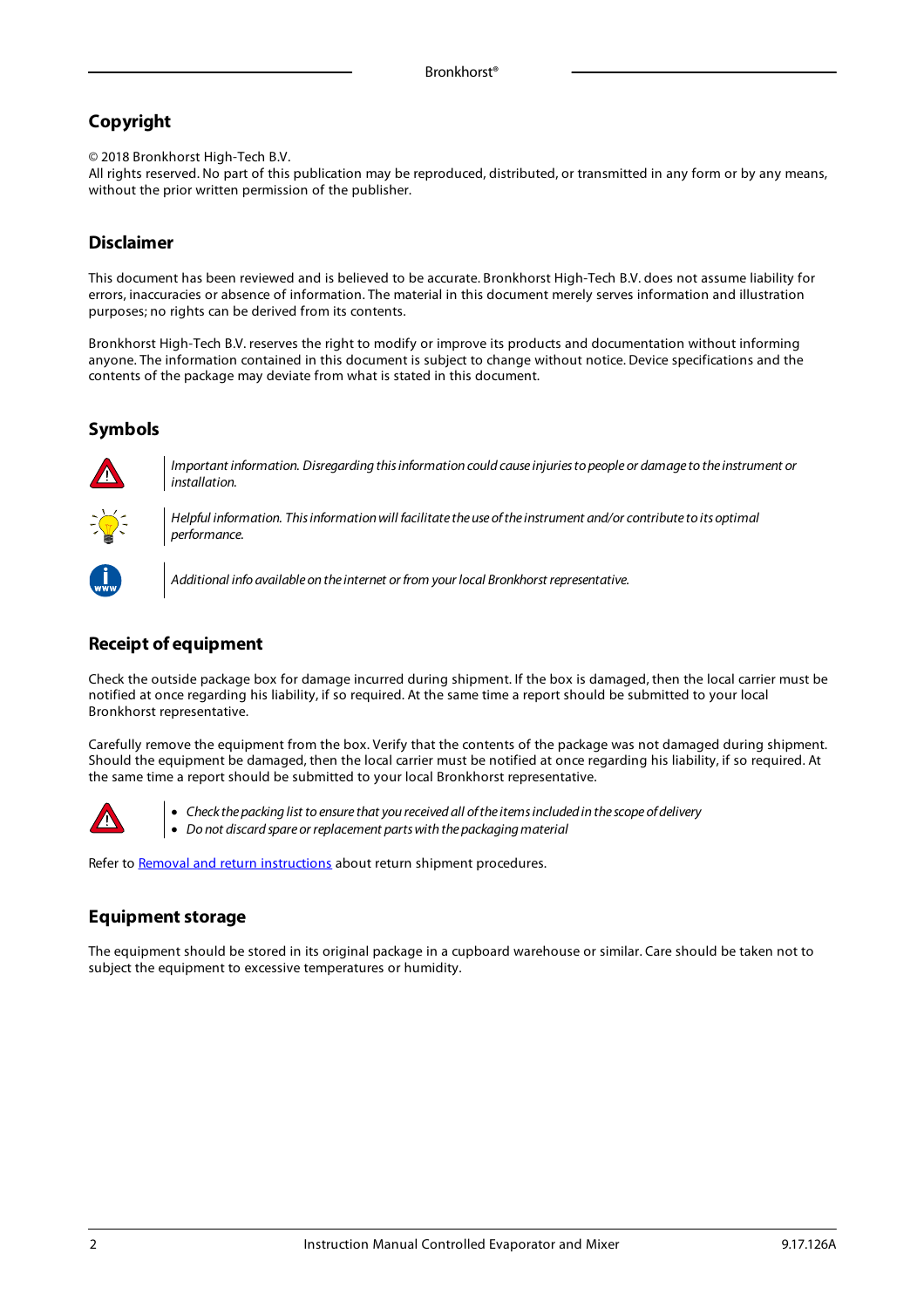### **Warranty**

Bronkhorst® products are warranted against defects in material and workmanship for a period of three years from the date of shipment, provided they are used in accordance with the ordering specifications and not subject to abuse or physical damage. Products that do not operate properly during this period may be repaired or replaced at no charge. Repairs are normally warranted for one year or the balance of the original warranty, whichever is the longer.



See also section 9 (Guarantee) of the Conditions of sales: **[www.bronkhorst.com/about/conditions-of-sales/](https://www.bronkhorst.com/about/conditions-of-sales/)**

The warranty includes all initial and latent defects, random failures, and indeterminable internal causes.

It excludes failures and damage caused by the customer, such as contamination, improper electrical hook-up, physical shock etc.

Re-conditioning of products primarily returned for warranty service that is partly or wholly judged non-warranty may be charged for.

Bronkhorst High-Tech B.V. or affiliated company prepays outgoing freight charges when any part of the service is performed under warranty, unless otherwise agreed upon beforehand, however, if the product has been returned collect to our factory or service center, these costs are added to the repair invoice. Import and/or export charges, foreign shipping methods/carriers are paid by the customer.

### **General safety precautions**

This product is intended for use by qualified personnel who recognize shock hazards and are familiar with the safety precautions required to avoid possible injury. Read the operating information carefully before using the product.

Before operating, make sure the line cord is connected to a properly grounded power receptacle. Inspect the connecting cables for cracks or breaks before each use.

The equipment and accessories must be used in accordance with their specifications and operating instructions, otherwise the safety of the equipment may be impaired.

If required, replace fuses with the same type and rating for continued protection against fire hazard.

Opening the equipment is not allowed. There are no user serviceable parts inside. In case of a defect please return the equipment to Bronkhorst High-Tech B.V.

One or more warning signs may be present on different parts of the product. These signs have the following meaning:



Consult the instruction manual for handling instructions



Surface may get hot during operation



Shock hazard; electrical parts inside

To maintain protection from electric shock and fire, replacement components must be obtained from Bronkhorst. Standard fuses, with applicable national safety approvals, may be used if the rating and type are the same. Other components that are not safety related may be obtained from other suppliers, as long as they are equivalent to the original component. Selected parts should be obtained only through Bronkhorst, to maintain accuracy and functionality of the product. If you are unsure about the relevance of a replacement component, contact your local Bronkhorst representative for information.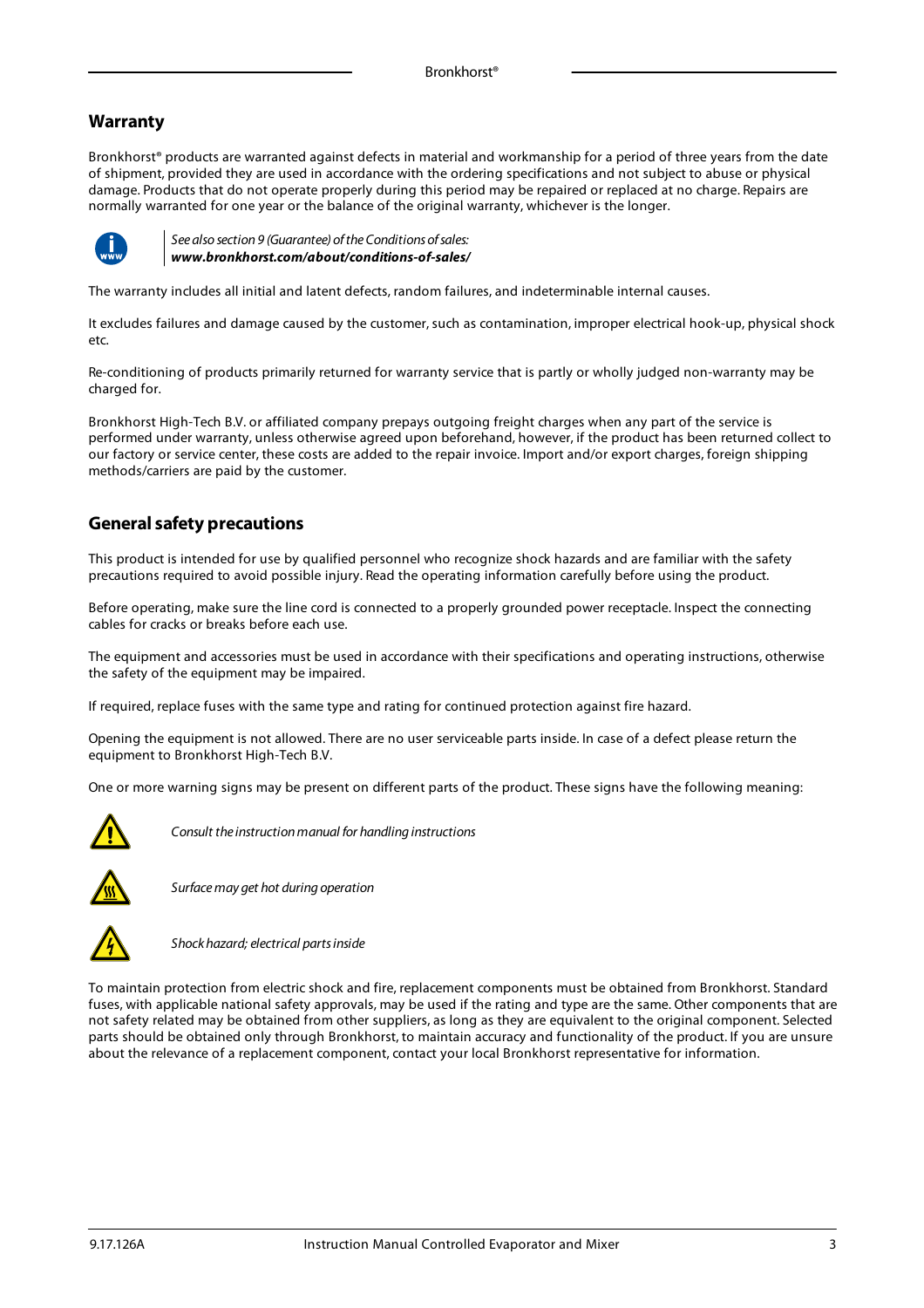Bronkhorst®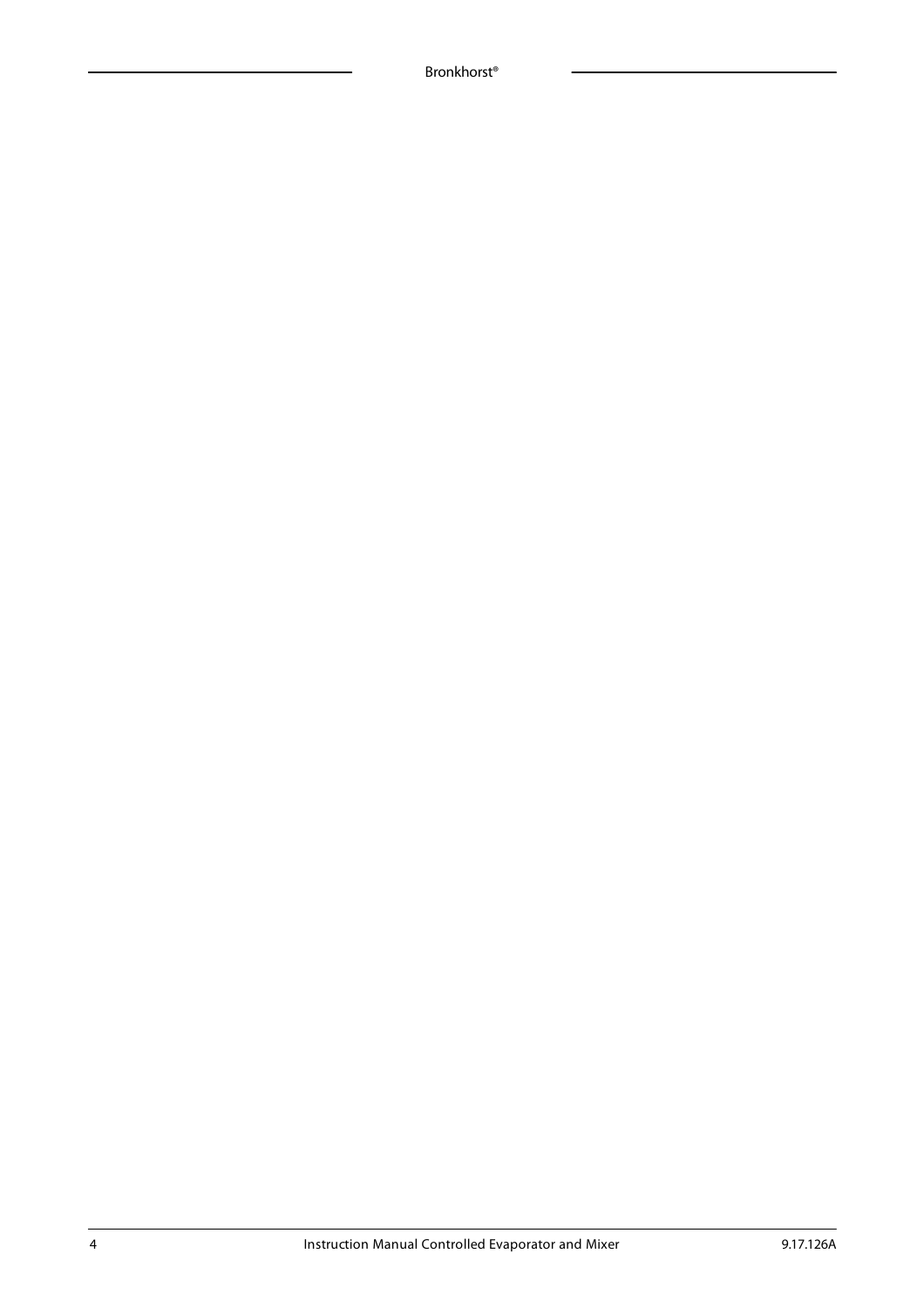# **Table of contents**

| 1            |                                                                                                                                                                                                                               |
|--------------|-------------------------------------------------------------------------------------------------------------------------------------------------------------------------------------------------------------------------------|
| 1.1          |                                                                                                                                                                                                                               |
| 1.2          |                                                                                                                                                                                                                               |
| 1.3          | Product description (and according to the control of the control of the control of the control of the control of the control of the control of the control of the control of the control of the control of the control of the |
| 1.4          |                                                                                                                                                                                                                               |
| 1.5          |                                                                                                                                                                                                                               |
| 1.6          |                                                                                                                                                                                                                               |
| $\mathbf{2}$ |                                                                                                                                                                                                                               |
| 2.1          |                                                                                                                                                                                                                               |
| 2.2          |                                                                                                                                                                                                                               |
| 2.3          |                                                                                                                                                                                                                               |
| 2.4          |                                                                                                                                                                                                                               |
| 2.4.1        |                                                                                                                                                                                                                               |
| 2.4.2        |                                                                                                                                                                                                                               |
| 2.4.3        |                                                                                                                                                                                                                               |
| 2.5          |                                                                                                                                                                                                                               |
| 2.5.1        |                                                                                                                                                                                                                               |
| 2.5.2        |                                                                                                                                                                                                                               |
| 2.5.3        |                                                                                                                                                                                                                               |
| 2.5.4        |                                                                                                                                                                                                                               |
| 2.6          |                                                                                                                                                                                                                               |
| 3            |                                                                                                                                                                                                                               |
| 3.1          |                                                                                                                                                                                                                               |
| 3.2          |                                                                                                                                                                                                                               |
| 3.3          |                                                                                                                                                                                                                               |
| 3.4          |                                                                                                                                                                                                                               |
| 3.5          |                                                                                                                                                                                                                               |
| 3.6          |                                                                                                                                                                                                                               |
| 3.7          |                                                                                                                                                                                                                               |
| 4            |                                                                                                                                                                                                                               |
| 5            |                                                                                                                                                                                                                               |
| 5.1          |                                                                                                                                                                                                                               |
| 5.2          |                                                                                                                                                                                                                               |
| 6            |                                                                                                                                                                                                                               |
| 6.1          |                                                                                                                                                                                                                               |
| 6.2          |                                                                                                                                                                                                                               |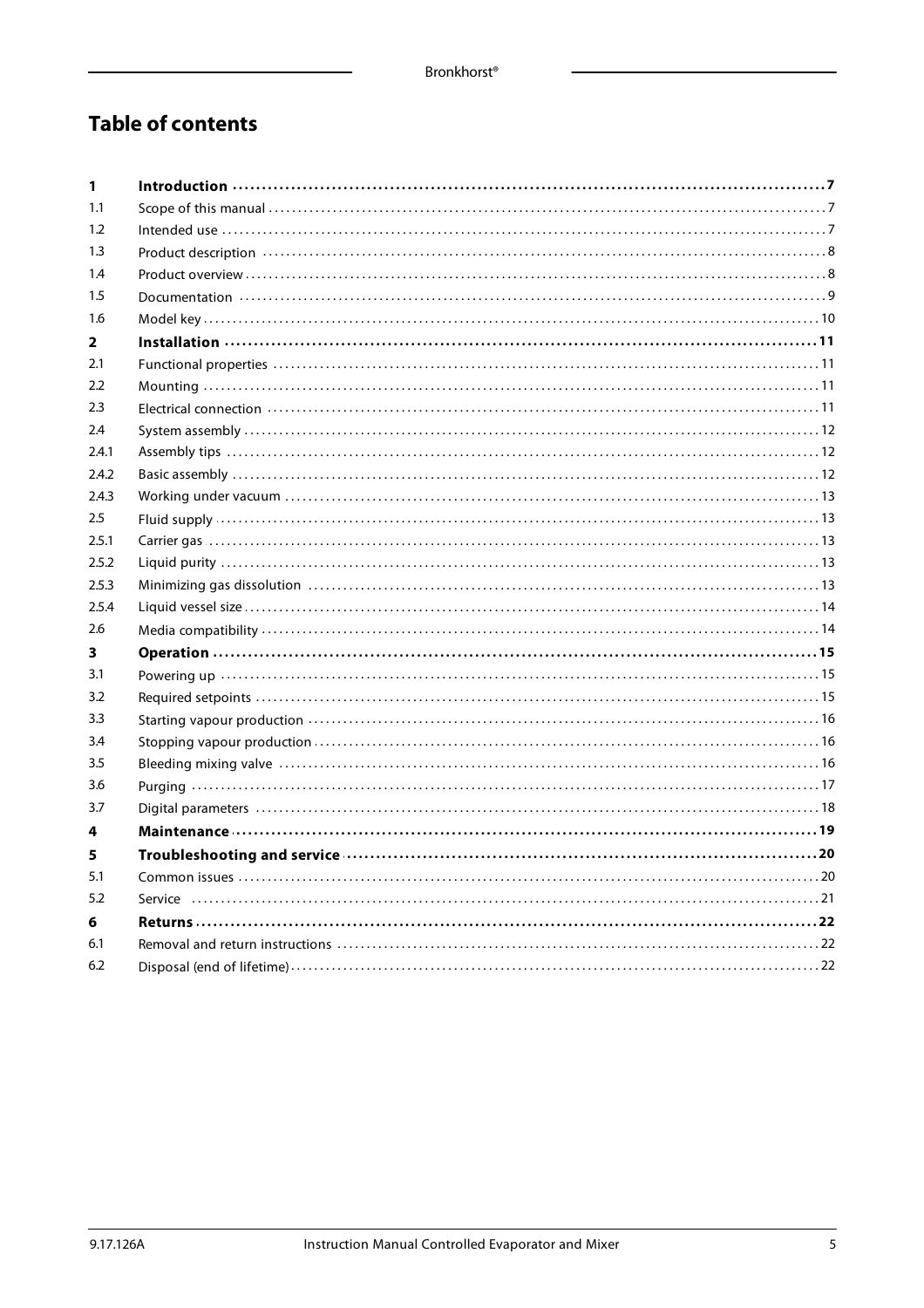Bronkhorst®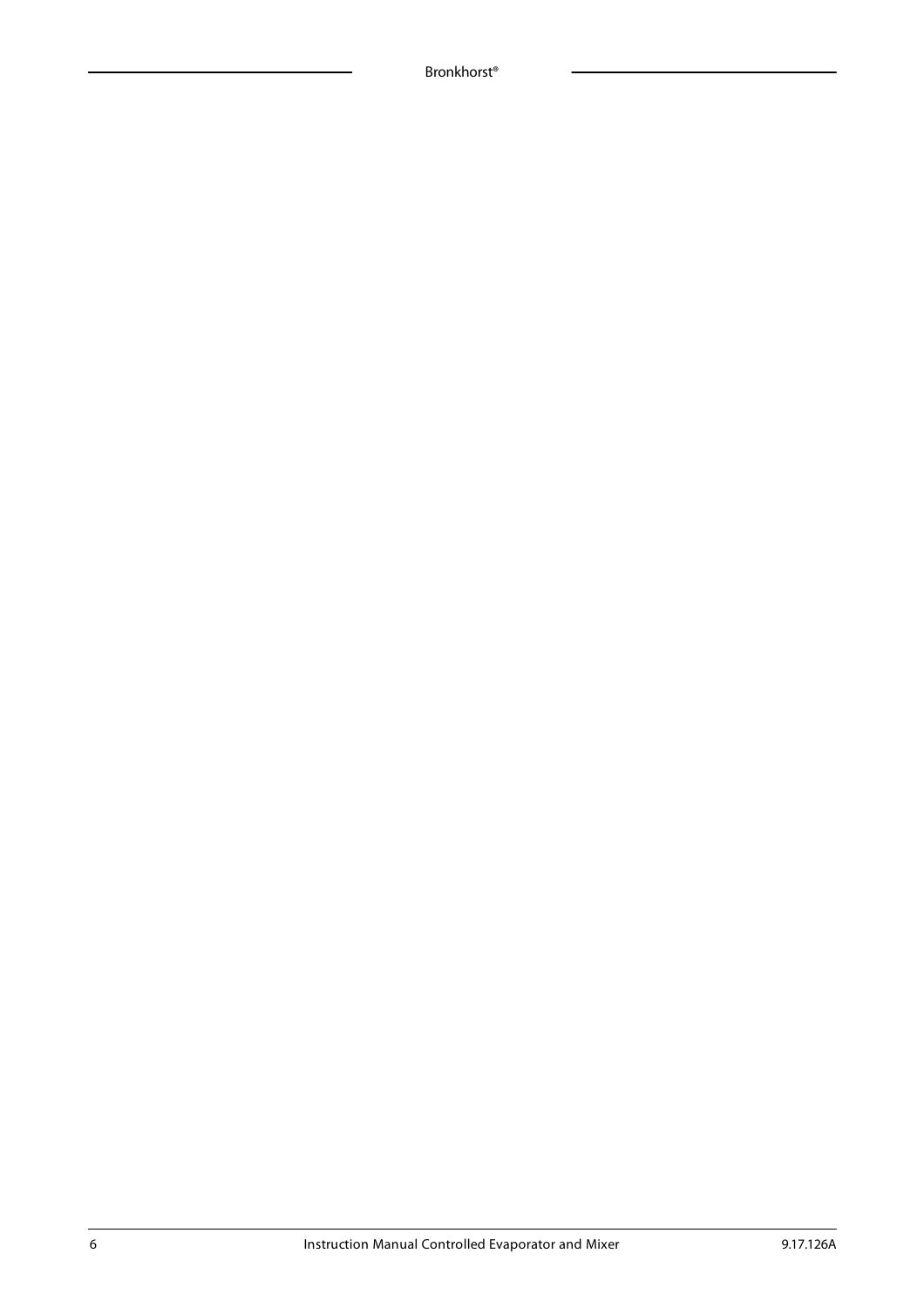# <span id="page-6-0"></span>**1 Introduction**

# **1.1 Scope of this manual**

This manual contains general product information, installation and operating instructions and troubleshooting tips for the Bronkhorst® **Controlled Evaporator and Mixer** (CEM).



### <span id="page-6-1"></span>**1.2 Intended use**

The Bronkhorst® CEM is designed for mass flow control of vapours created from liquid and gas, using the media and operating conditions (e.g. temperature, pressure) as specified at ordering time.

The equipment is suited for general purpose indoor (dry) applications, like laboratories and machine enclosures.



The end user is considered to be familiar with the necessary safety precautions, and to comply with the appropriate protective measures as described in the Material Safety Data Sheets of the media to be used in the system (if applicable).

The wetted materials incorporated in the CEM are compatible with media and conditions (e.g. pressure, temperature) as specified at ordering time. If you are planning to use the product (including any third party components supplied by Bronkhorst, such as pumps or valves) with other media and/or other conditions, always check the wetted materials (including seals) for compatibility. See the technical specifications of the product and consult third party documentation (if applicable) to check the incorporated materials.

Responsibility for the use of the equipment with regard to suitability, intended use, cleaning and corrosion resistance of the used materials against the applied media lies solely with the end user. Bronkhorst High-Tech B.V. cannot be held liable for any damage resulting from improper use, use for other than the intended purpose or use with other media and/or under other conditions than specified on the purchase order.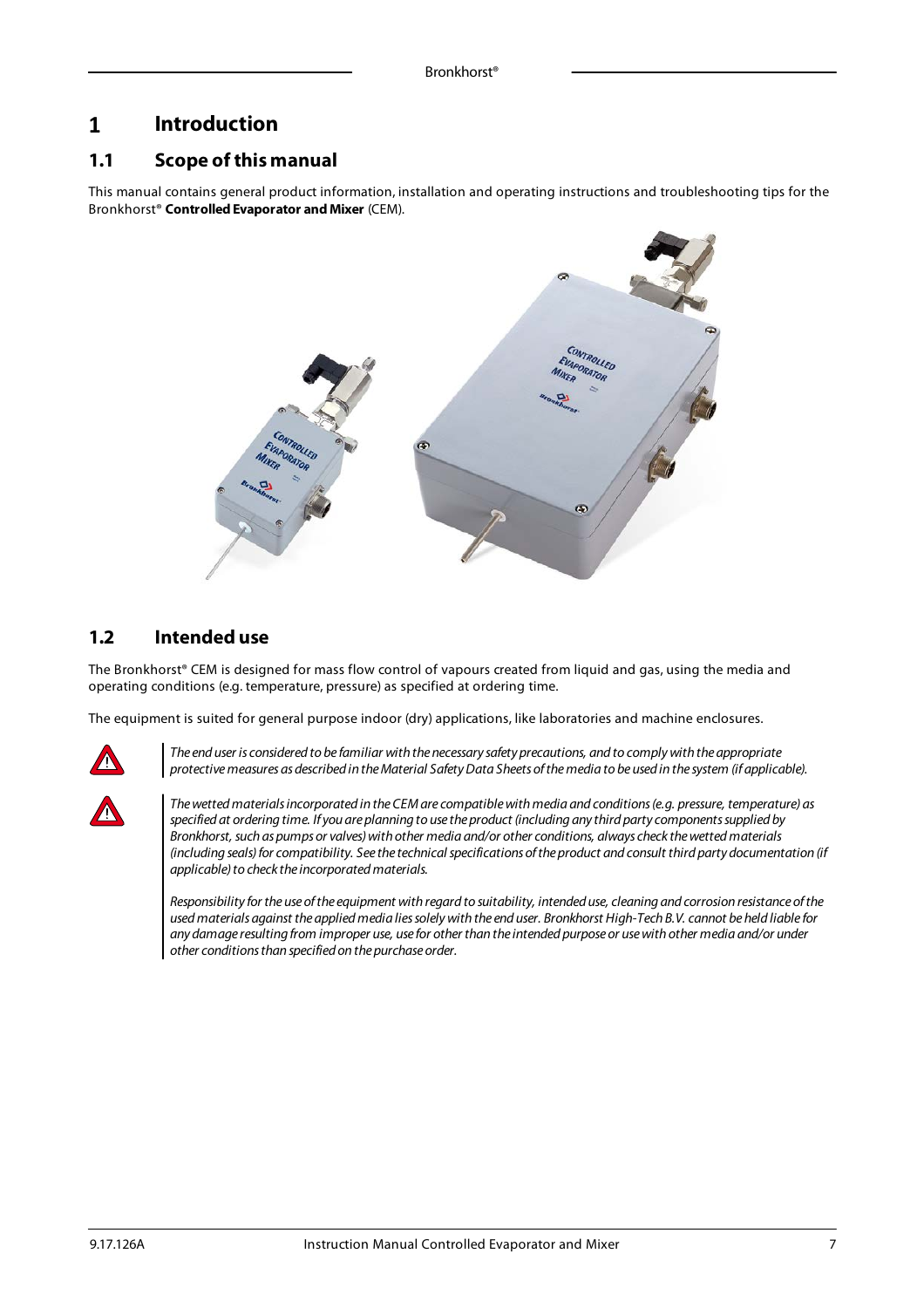# <span id="page-7-0"></span>**1.3 Product description**

The CEM comprises a control valve (also called 'mixing valve'), a mixing chamber and a heat exchanger (see [product](#page-7-1) [overview](#page-7-1)), to add a liquid to a carrier gas and transform the mix into a vapour.

A complete CEM system is a modular setup with the CEM itself as the core component. To feed it with liquid and gas, the CEM is complemented with a liquid flow meter with control function (e.g. a mini CORI-FLOW or LIQUI-FLOW) and a gas flow controller (e.g. an EL-FLOW Select). The liquid flow meter uses the mixing valve of the CEM to control the liquid flow rate.

The gas serves as a mixing component and as a means of transport for the vapour, and is therefore also referred to as 'carrier gas'. The mixing valve atomizes the liquid and adds it to the carrier gas, creating an aerosol, which is heated by the CEM until it transforms into a vapour. To monitor the internal temperature of the heat exchanger, the CEM incorporates a PT100 temperature sensor. An internal safety switch prevents



overheating of the heat exchanger, by interrupting the control signal as soon as the temperature reaches 200 °C.

To control the liquid and gas supply flows and the CEM temperature, Bronkhorst offers an E-8000 readout and control unit. This module contains a temperature controller for the heat exchanger and provides a user interface to operate the instrumentation. The E-8000 module also serves as a power supply unit and can be optionally equipped with a fieldbus interface for the CEM.

### <span id="page-7-1"></span>**1.4 Product overview**

#### **W-10x / W-20x W-30x**



- 1. Control valve
- 2. Mixing chamber
- 3. Liquid inlet
- 4. Heat exchanger
- 5. Bleed connection
- 6. Control valve actuator connection
- 7. Gas inlet
- 8. Power and signal connection a. Signal b. Power
- 9. Vapour outlet



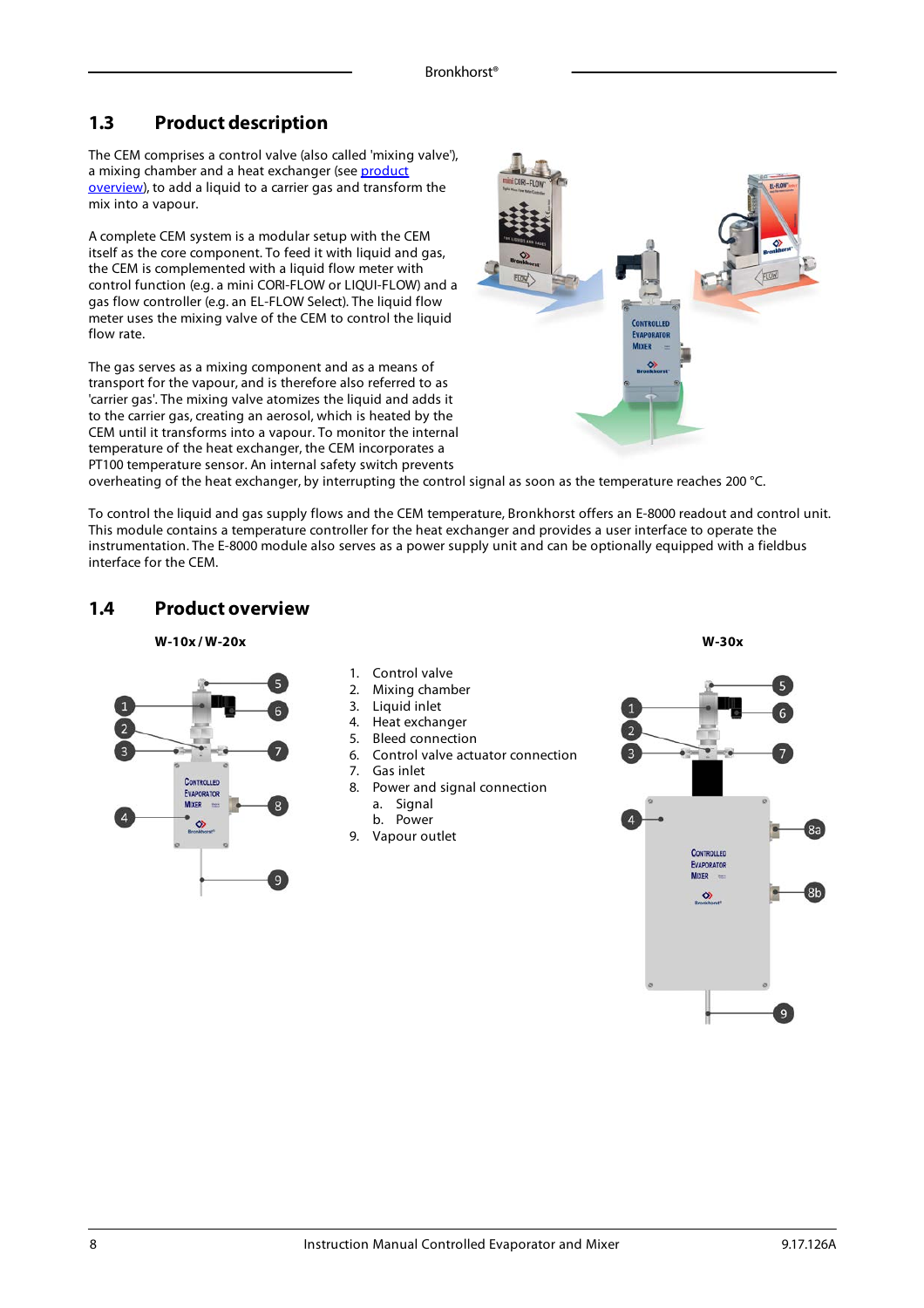# <span id="page-8-0"></span>**1.5 Documentation**

The CEM comes with all necessary documentation for basic operation and maintenance. Some parts of this manual refer to other documents, which can be downloaded from the Bronkhorst website.

In addition to the CEM itself, a complete CEM system comprises other instruments and peripherals, which are not described in this manual. Consult the according manuals for installation and operation instructions.



The documentation listed in the following table is available on the **CEM** product pages under **www.bronkhorst.com/products**

| <b>Type</b>          | Document name                                                      | Document no. |
|----------------------|--------------------------------------------------------------------|--------------|
| <b>Brochures</b>     | <b>CEM Brochure</b>                                                | 9.60.038     |
| Manuals              | Instruction Manual Controlled Evaporator and Mixer (this document) | 9.17.126     |
|                      | Instruction manual E-8000                                          | 9.17.076     |
| Hook-up diagrams     | Hook-up diagram CEM W101A-W102A-W202A                              | 9.16.086     |
|                      | Hook-up diagram CEM W303B 120V                                     | 9.16.116     |
|                      | Hook-up diagram CEM W303B 230V                                     | 9.16.115     |
| Dimensional drawings | Dimensional drawing W-101A                                         | 7.05.585     |
|                      | Dimensional drawing W-102A-W202A                                   | 7.05.574     |
|                      | Dimensional drawing W-303B 115V-230V                               | 7.05.902     |



The documentation listed in the following table can be downloaded from **www.bronkhorst.com/downloads** :

| Type                  | Document                     | Document no. |
|-----------------------|------------------------------|--------------|
| General documentation | EU Declaration of Conformity | 9.06.058     |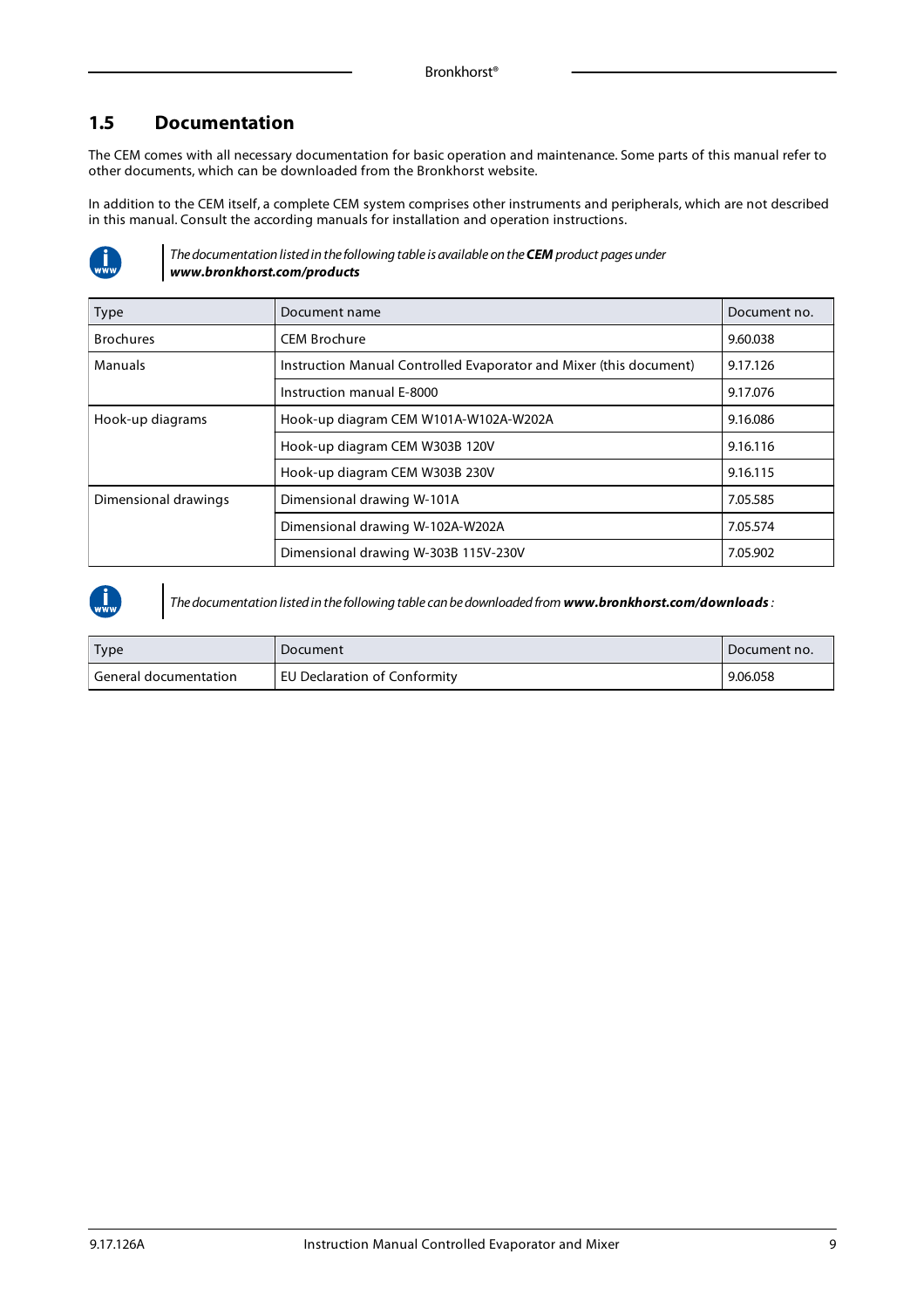### <span id="page-9-0"></span>**1.6 Model key**

303B

1000 W

The model key on the serial number label contains information about the technical properties of the instrument as ordered. The actual properties of your instrument can be retrieved with the diagram below.

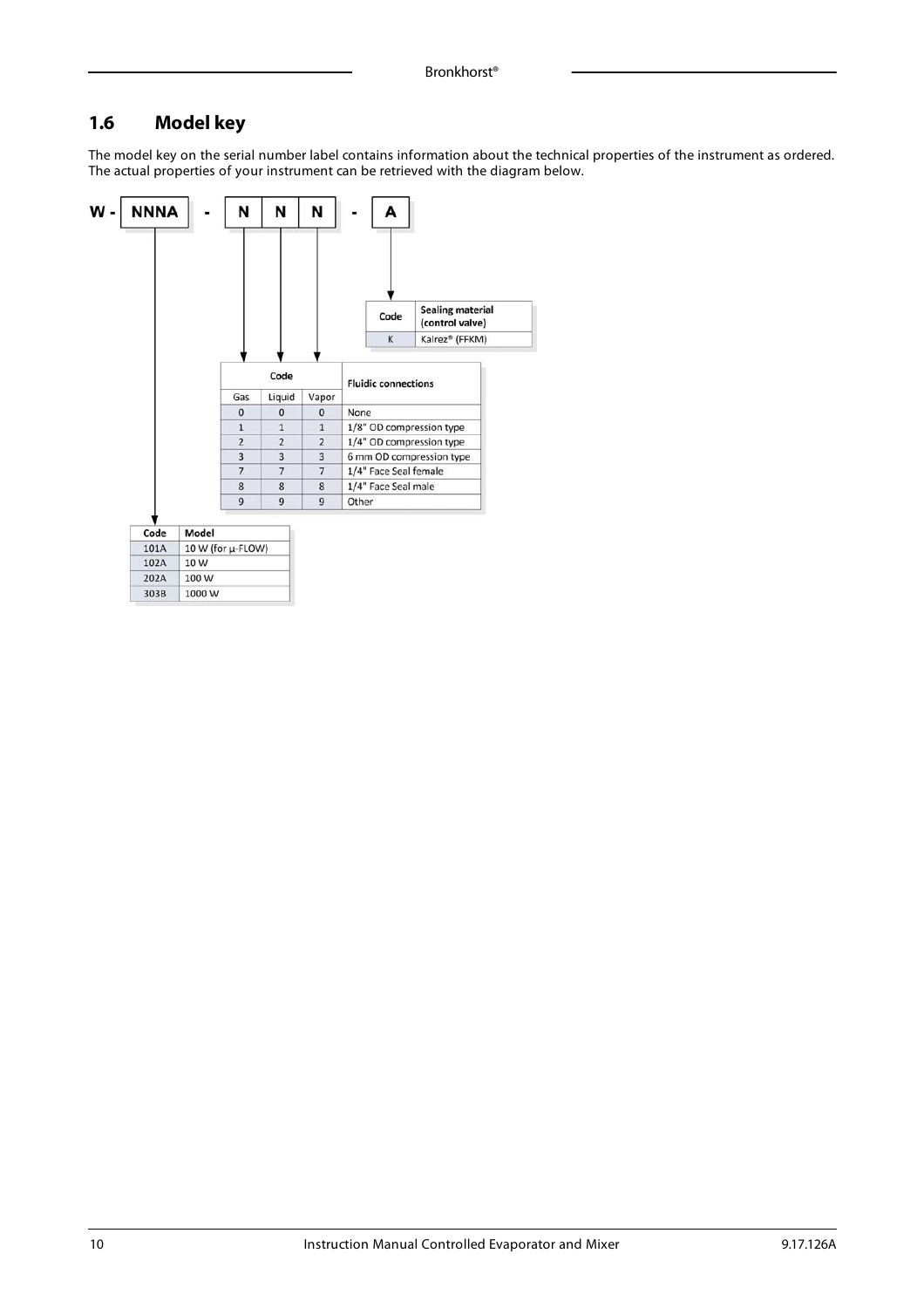# <span id="page-10-0"></span>**2 Installation**

# <span id="page-10-1"></span>**2.1 Functional properties**

Before installing the CEM, check the serial number label to see if the functional properties match your requirements:

- Instrument type (technical properties; see [Model key](#page-9-0))
- · Flow rates (gas and liquid)
- · Media to be used in the instrument
- · Power supply





#### **Test pressure**

Bronkhorst® instruments are pressure tested to at least 1.5 times the specified working process conditions and outboard leak tested to at least  $2 * 10<sup>-9</sup>$  mbar l/s Helium. The tested pressure is specified on the instrument with a red label.



- · Before installation, make sure that the tested pressure is in accordance with the safety factor of your application
- · If the pressure test label is missing or if the specified pressure is insufficient, the instrument must not be used and should be returned to the factory
- The maximum operating pressure must never exceed the tested pressure
- · Disassembling the instrument and/or replacing parts of it will invalidate the pressure test specification.

### <span id="page-10-2"></span>**2.2 Mounting**



The CEM must be mounted vertically, with the control valve up and the vapour outlet pointing down (as shown in the [product overview\)](#page-7-1).



For optimal performance, please observe the following:

- Use the mounting holes on the rear to attach the CEM to a rigid and stable construction. Check the [dimensional drawing](#page-8-0) for the exact positions and size of the mounting holes
- Avoid installation in close proximity of mechanical vibration and/or heat sources.

# <span id="page-10-3"></span>**2.3 Electrical connection**

Electrical connections must be made with standard cables or according to the applicable hook-up diagrams. Make sure that the power supply is suitable for the power ratings as indicated on the serial number label or in the technical specifications of the instrument, and that double or reinforced insulation is used for the power supply.



The device contains electronic components that are susceptible to damage by **electrostatic discharge**. Proper handling procedures must be followed during installation, (dis)connecting and removing the electronics.

The device described in this manual carries the CE-mark and is **compliant with the concerning EMC requirements**. However, compliance with the EMC requirements is not possible without the use of proper cables and connector/gland assemblies. Bronkhorst recommends the use of their standard cables. These cables have the right connectors and if loose ends are used, these are marked to help prevent wrong connection. When using other cables, cable wire diameters should be sufficient to carry the supply current, and voltage loss must be kept as low as possible. When in doubt, contact your local Bronkhorst representative.

When connecting the product to other devices, be sure that the integrity of the shielding is not affected; **always use shielded cabling for signals and communication and do not use unshielded wire terminals.**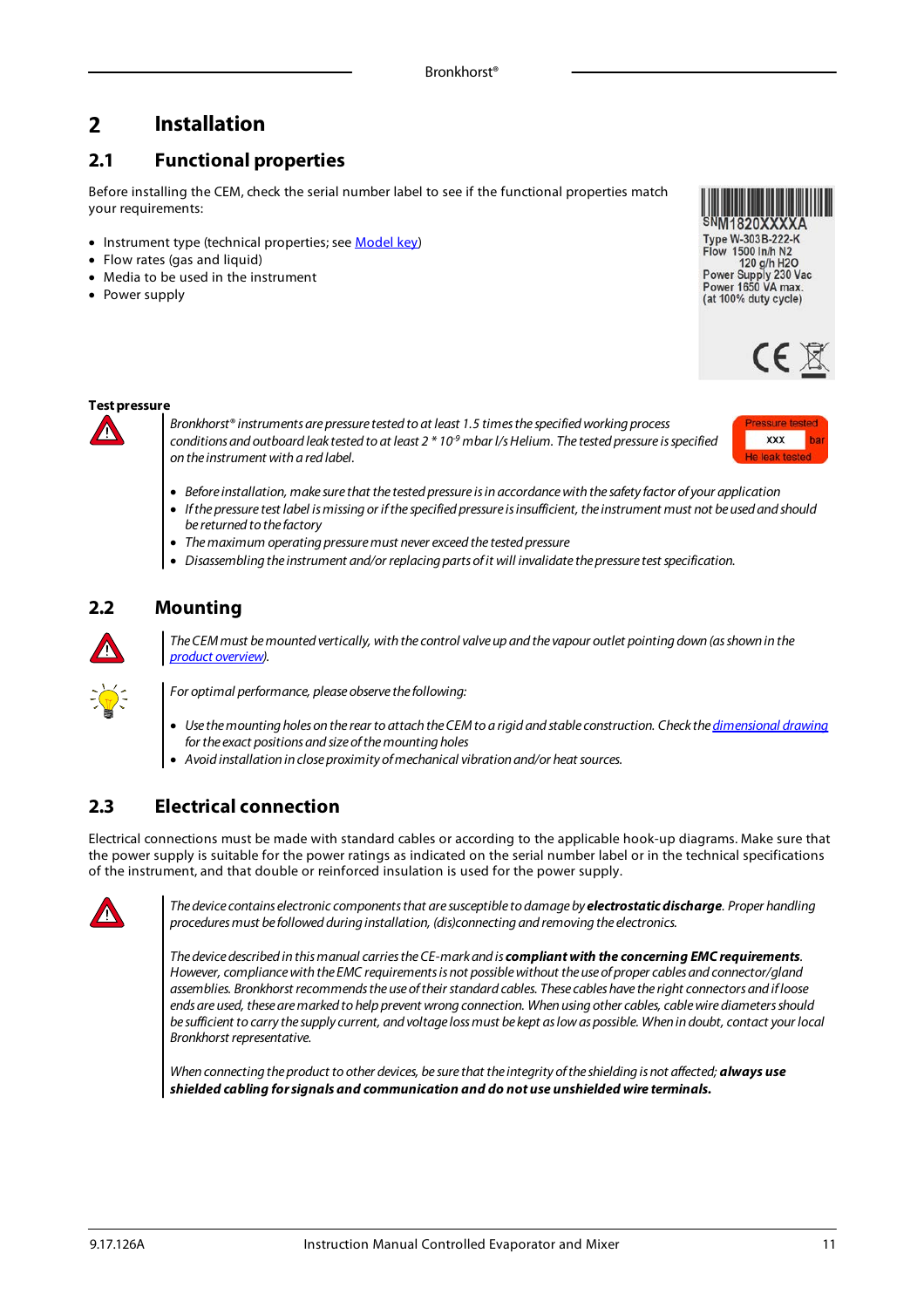

Caution: when using the CEM without a Bronkhorst® readout and control unit (E-8000), observe the following guidelines:

- The heat exchanger is not suitable for constant AC power supply
- The heat exchanger should be incorporated in a temperature control circuit
- The CEM does not contain a fuse. Consult the hook-up diagram for the recommended fuse type to be used for the temperature control circuit
- The safety switch inside the heat exchanger is not part of the AC power supply circuit



The recommended maximum cable length between the CEM and the control unit is 5 m. The internal electrical resistance of the cable causes a deviation of the readout signal of the temperature sensor of the CEM (approximately 0.1 °C/m).

### <span id="page-11-0"></span>**2.4 System assembly**

### **2.4.1 Assembly tips**



#### **Tubing length**

Because of the low flow rates fed to the CEM system, filling (and refreshing) the internal volume of the tubing can take a fair amount of time. It will also take some time for the vapour flow to settle after flow setpoints are changed (response delay). Fill time and response delay are affected mainly by the length and inside diameter of the tubing and the supported flow ranges of the flow meters/controllers.

By minimizing tubing lengths between the flow meters/controllers and the CEM, the filling/response time can be kept as short as possible. It can also reduce the impact of external disturbances like temperature, pressure and vibrations.



#### **Tubing diameter and flexibility**

- · Use tubing with a minimal diameter that still supports the required media flow; this will help keep the filling and refreshing time of the fluidic lines as short as possible.
- · Preferably use hard tubing (as opposed to flexible), to prevent internal volume changes and reduce the impact of ambient pressure fluctuations.



#### **Insulation and heat tracing**

Applying insulation material on the liquid and gas tubing can minimize the influence of ambient temperature gradients on the supply side of the CEM. Alternatively, mount the entire system in a thermal enclosure to minimize temperature influences from the environment.



#### **Heat tracing**

The ambient conditions or adding extra gases to the vapour after the CEM outlet can cause the vapour to condensate before the process or further down the line. To prevent this, apply heat tracing tape or use heated tubing.

#### <span id="page-11-1"></span>**2.4.2 Basic assembly**

- · Connect the outlet of the liquid flow meter to the liquid inlet of the CEM (mind the FLOW arrow on the instrument base)
- · Connect the outlet of the gas flow controller to the gas inlet of the CEM (mind the FLOW arrow on the instrument base)
- · Connect the vapour outlet directly to the process/reactor/chamber
- Connect an actuator cable from the liquid flow meter to the mixing valve (refer to the hook-up diagrams of the flow meter and the CEM to connect the required signals)





- · Check the fluidic system for leaks before applying full process pressure, especially if toxic, explosive or other dangerous fluids are used
- · Do not apply pressure until all required electrical connections are made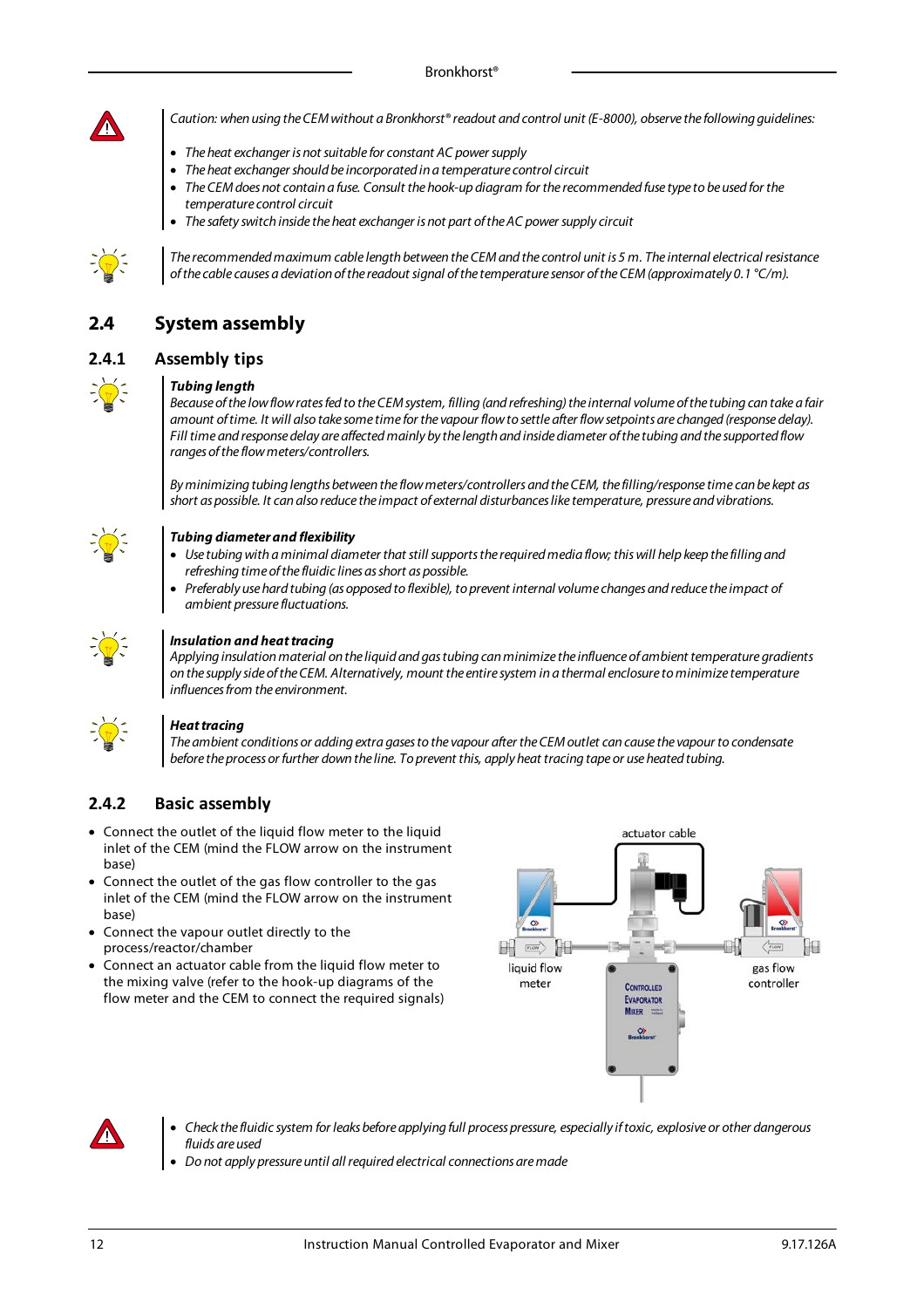### <span id="page-12-0"></span>**2.4.3 Working under vacuum**

Depending on the used media and ambient conditions (temperature and pressure), draining and purging under vacuum can shorten the time that is needed to have all components of the fluidic system clean and dry.

For draining and purging under vacuum, extending the fluidic system with some additional tubing and valves is strongly recommended. This will facilitate easy and flexible deployment of the vacuum process, without sacrificing the accuracy and reliability of the instrumentation of the CEM system.



- · To prevent leakage from the main fluidic path and the process to the vacuum lines, the vacuum lines should be separated from the main line with leak proof shut-off valves
- Additional components needed to enable vacuumising of the system may also require additional steps to be taken when performing operational procedures [\(bleeding](#page-15-2), [purging,](#page-16-0) [starting vapour production](#page-15-0), [stopping vapour production](#page-15-1))
- · If necessary, contact your Bronkhorst representative for more information and assistance

# <span id="page-12-1"></span>**2.5 Fluid supply**

The recommendations in this section will help reduce risks of clogging and improve vapour flow stability.

### <span id="page-12-2"></span>**2.5.1 Carrier gas**



The carrier gas must be clean and dry. Impurities or particles in the gas can cause unwanted chemical reactions with the liquid and/or clogging of the fluidic system.

- · If the presence of particles in your process media cannot be ruled out, installing a particle filter in the carrier gas supply line (upstream from the flow controller) is strongly recommended.
- · If necessary, install a de-humidifier in the carrier gas supply line (upstream from eventual filters). Humidity in the carrier gas can cause chemical reactions in the mixing valve in combination with certain liquids.
- · Purging the fluidic system before each use will reduce the presence of contaminants and remove moisture from the gas lines. See **[Purging](#page-16-0)** for instructions.

### <span id="page-12-3"></span>**2.5.2 Liquid purity**

- · If the presence of particles in your process media cannot be ruled out, installing a particle filter in the liquid supply line (upstream from the flow controller) is strongly recommended.
- · Select a suitable filter size, to minimize the pressure drop, to prevent a degassing effect and instability of the liquid supply.
- For hydrophobic liquids use a hydrophobic filter.



Note that a filter will not stop dissolved matter like minerals and chemical stabilizers.

### <span id="page-12-4"></span>**2.5.3 Minimizing gas dissolution**

Typically, the CEM will be supplied with liquid from a pressurized container. However, pressurizing a liquid with a gas makes a portion of the gas dissolve in the liquid. The higher the gas pressure, the more gas will be dissolved in the liquid (Henry's Law: the solubility of a gas in a liquid is directly proportional to the partial pressure of the gas above the liquid). When the temperature rises or the pressure drops further down the line, the gas will come out of solution and form bubbles in the liquid, which makes it unstable.



**Henry's Law**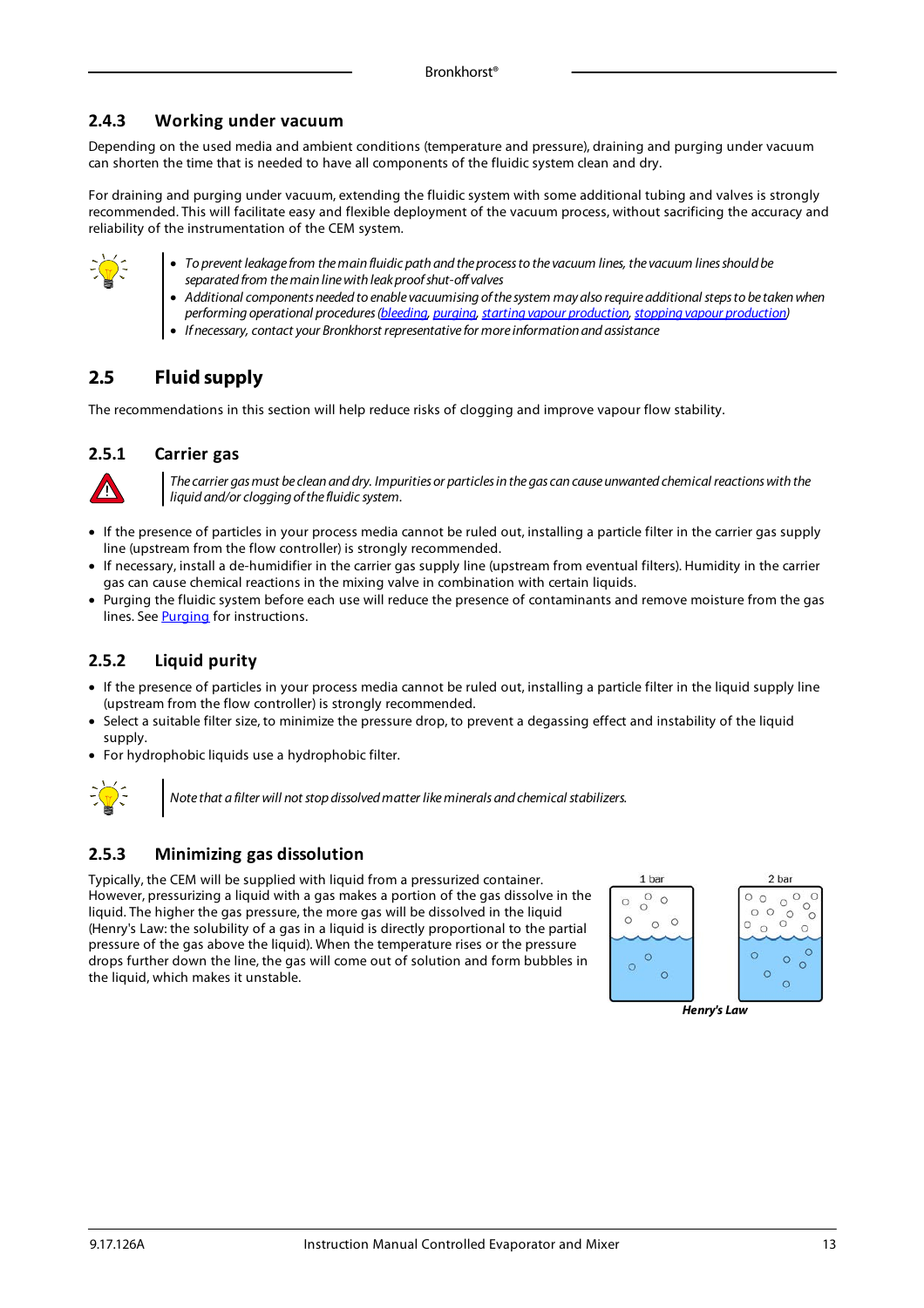

Gas entrapment by dissolution can be minimized by taking one of the following measures:

- · Use a container or vessel with a membrane to pressurize the liquid; the membrane separates the gas from the liquid, so it cannot dissolve.
- · Use a pump to feed the liquid. Note, however, that some pumps have a large internal volume, which lengthens the startup time of the system. Also, some pump types (e.g. gear pumps) can cause cavitation, which introduces gas bubbles, exactly what was to be prevented.

If direct pressurization of the liquid with a gas is inevitable, these measures can keep gas dissolution to a minimum:

- · Use a gas with a low solubility to pressurize the liquid (for instance Helium)
- · Keep the gas pressure on the liquid as low as possible
- Relieve the gas pressure from the liquid when the CEM system is not in use

#### <span id="page-13-0"></span>**2.5.4 Liquid vessel size**

The liquid vessel should be large enough to provide a stable flow for a sufficient amount of time between refills. Purging or flushing the fluidic system can consume a relatively large amount of liquid; take this into account when selecting a suitable vessel size. The table below gives an indication of the liquid consumption, based on different flow rates:

|     | Flow rate | Liquid consumption         |                         |  |
|-----|-----------|----------------------------|-------------------------|--|
| g/h | mg/min    | g per work week (40 hours) | g per week (24x7 hours) |  |
| 0.1 | 1.6       |                            | 16.8                    |  |
|     | 16        | 40                         | 169                     |  |
| 10  | 160       | 400                        | 1680                    |  |
| 100 | 1600      | 4000                       | 16800                   |  |

### <span id="page-13-1"></span>**2.6 Media compatibility**

The wetted parts of the CEM are made of SS316 (heater) and SS304 (mixing valve). The standard sealing material for the mixing valve is Kalrez®, which is compatible with a wide range of chemicals.



Before deploying the CEM with any other media than specified at ordering time, be sure that the media are compatible with the wetted materials and sealing material. Accumulation of corrosion matter on the tubing interior can easily destabilize the flow, especially with (extremely) low flows.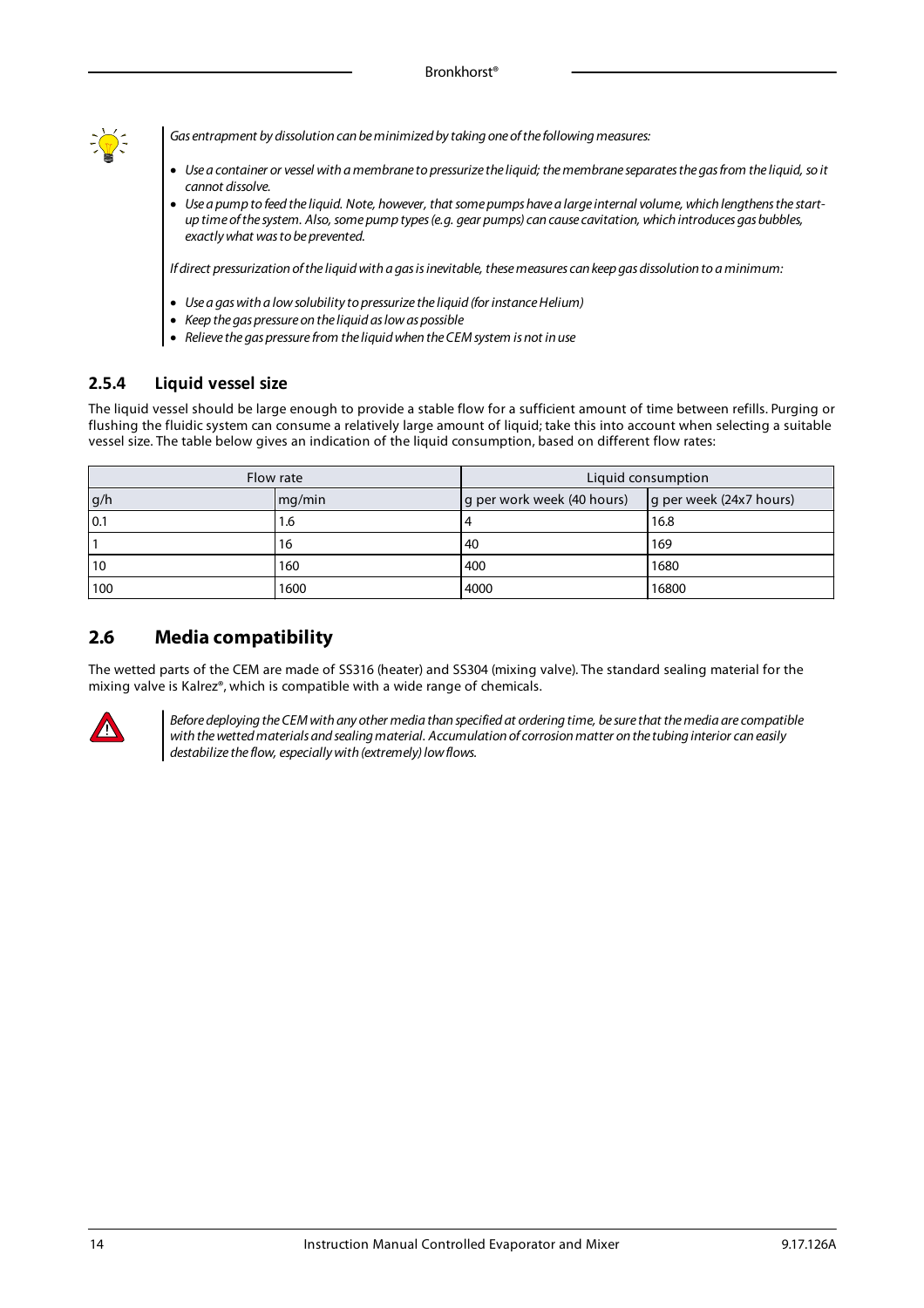# <span id="page-14-0"></span>**3 Operation**



In systems for use with corrosive, reactive or explosive media, purging the fluidic system for at least 30 minutes with a dry, inert gas (like Nitrogen or Argon) is absolutely necessary before use. After use with such media, complete purging is also required before exposing the system to air.

See section **Purging** for general purging instructions.

After correct installation and taking all necessary safety precautions, the CEM is ready to be used.

### <span id="page-14-1"></span>**3.1 Powering up**



· It is recommended to turn on power before applying pressure and to switch off power after removing pressure

• Follow the quidelines in the manuals for the flow meters/controllers with regard to warming up



When applying pressure, avoid pressure shocks and bring the fluidic system gradually up to the level of operating conditions; open and close the fluid supply gently.

### <span id="page-14-2"></span>**3.2 Required setpoints**



The required setpoints for the carrier gas and liquid flows and the temperature of the heat exchanger can be obtained from FLUIDAT® on the Net, using the flow rates of the ordered instruments.

*FLUIDAT® on the Net can be accessed via* **http://www.fluidat.com**. Free registration on the FLUIDAT® website gives access to all available fluids and functionality.

Basically, the temperature setpoint that FLUIDAT® calculates for the CEM ensures that the heater will evaporate the liquid and that the vapour temperature at the outlet will still be high enough to prevent condensation. As a result, the required temperature setpoint will almost always be higher than the required vapour temperature.

Further down the line, however, tubing length, process and ambient conditions can cause the vapour temperature to drop to a point where condensation might occur. See section **Assembly tips** how to prevent this.

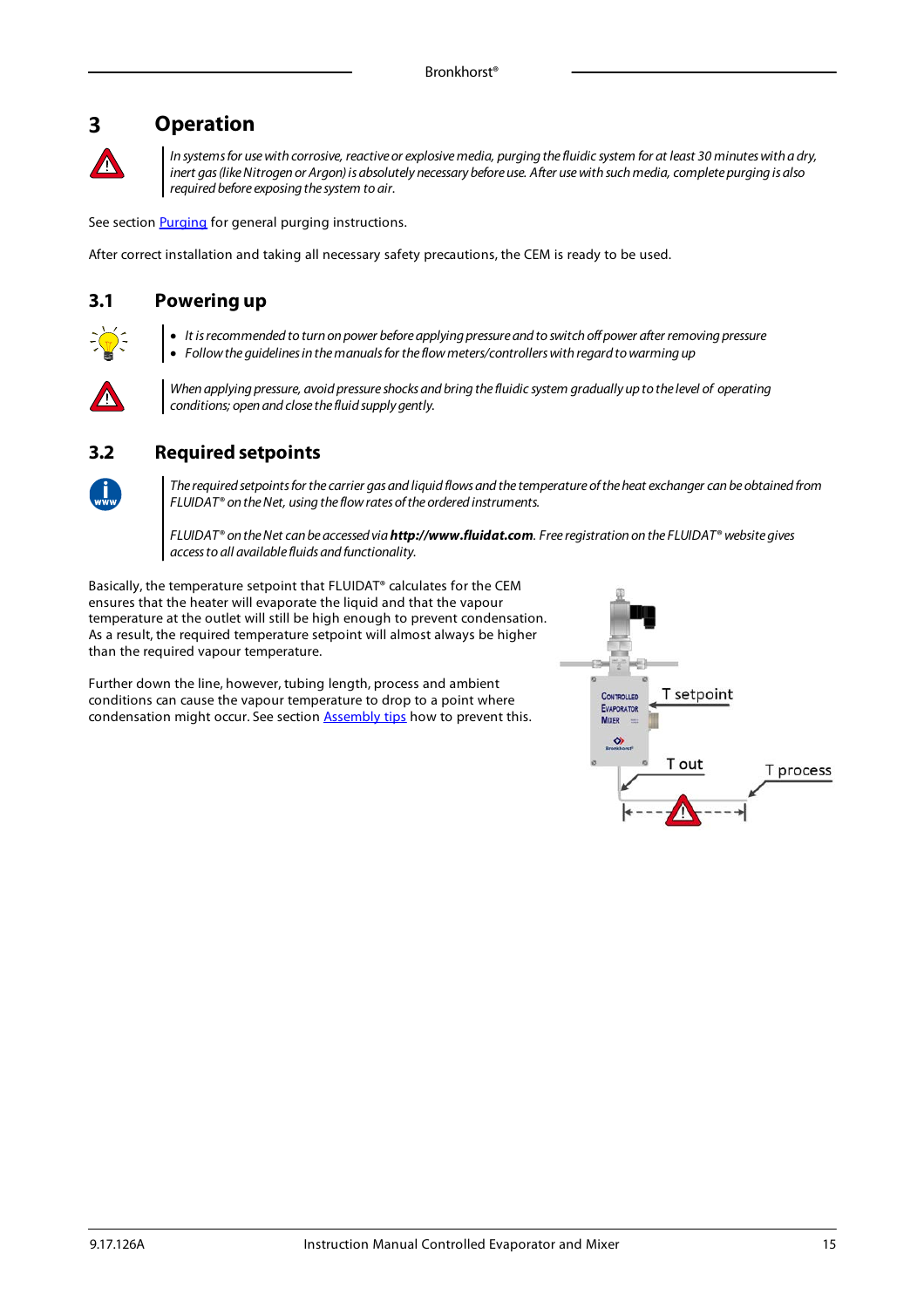# <span id="page-15-0"></span>**3.3 Starting vapour production**



- · To prevent liquid from flowing into the gas flow controller, make sure that the liquid pressure is never higher than the gas pressure
- Always make sure to have a gas flow, before feeding the CEM with liquid. Follow the instructions in the exact order as mentioned below:
- 1. Set the setpoints of both flow controllers to 0%
- 2. Enter the required temperature setpoint for the heat exchanger
- 3. Pressurize the liquid and gas supply lines to the required values
- 4. [Bleed the mixing valve](#page-15-2)
- 5. Change the gas flow setpoint to the required value (this may be done while the heat exchanger is warming up)
- 6. Wait until
	- a. the carrier gas flow has stabilized and
	- b. the temperature of the heat exchanger has reached its setpoint
- 7. Start adding liquid to the carrier gas flow, by gradually increasing the liquid flow setpoint to the required value

### <span id="page-15-1"></span>**3.4 Stopping vapour production**



Do not switch off the heat exchanger before stopping the liquid flow; a too low temperature in the heat exchanger can prevent the liquid from vaporizing, which might choke its fluidic line. To stop the vapour flow, follow the instructions below:

- 1. Change the liquid flow setpoint to 0%
- 2. Change the CEM temperature setpoint to 0 °C
- 3. Change the carrier gas flow setpoint to 0%

# <span id="page-15-2"></span>**3.5 Bleeding mixing valve**



- · In order to ensure stable and reliable control behaviour, the liquid tubing and dead space of the mixing valve should be kept free of gas, by bleeding the mixing valve from time to time
- · Bleeding is recommended at the following occasions:
	- o prior to first use of the CEM system
	- o when restarting the system after purging
	- o periodically, to remove accumulated gas (if any) from the liquid tubing and mixing valve
- If possible, prevent accumulation of gas bubbles in the liquid tubing during operation (see [Minimizing gas dissolution](#page-12-4))
- · Install a shut-off valve as close to the bleed connection as possible and connect a clear transparent tube to the valve outlet; being able to see gas bubbles in the liquid will ease monitoring the progress of the bleeding procedure



- Make sure to connect the bleed connection to an appropriate draining facility, especially if the system is used to vaporize dangerous liquids.
- · Take appropriate safety measures, as described in the Material Safety Data Sheet(s) of the media to be processed (if applicable).

To bleed the mixing valve, follow this procedure:

- 1. Change the liquid flow setpoint to 0% (this closes the mixing valve)
- 2. Pressurize the liquid inlet
- 3. Open the bleed connection (slowly) until liquid starts to escape
- 4. Optionally, tap the valve assembly and/or liquid inlet of the mixing valve to let gas bubbles accumulate and migrate to the mixing valve
- 5. Close the bleed connection as soon as all gas has escaped through the mixing valve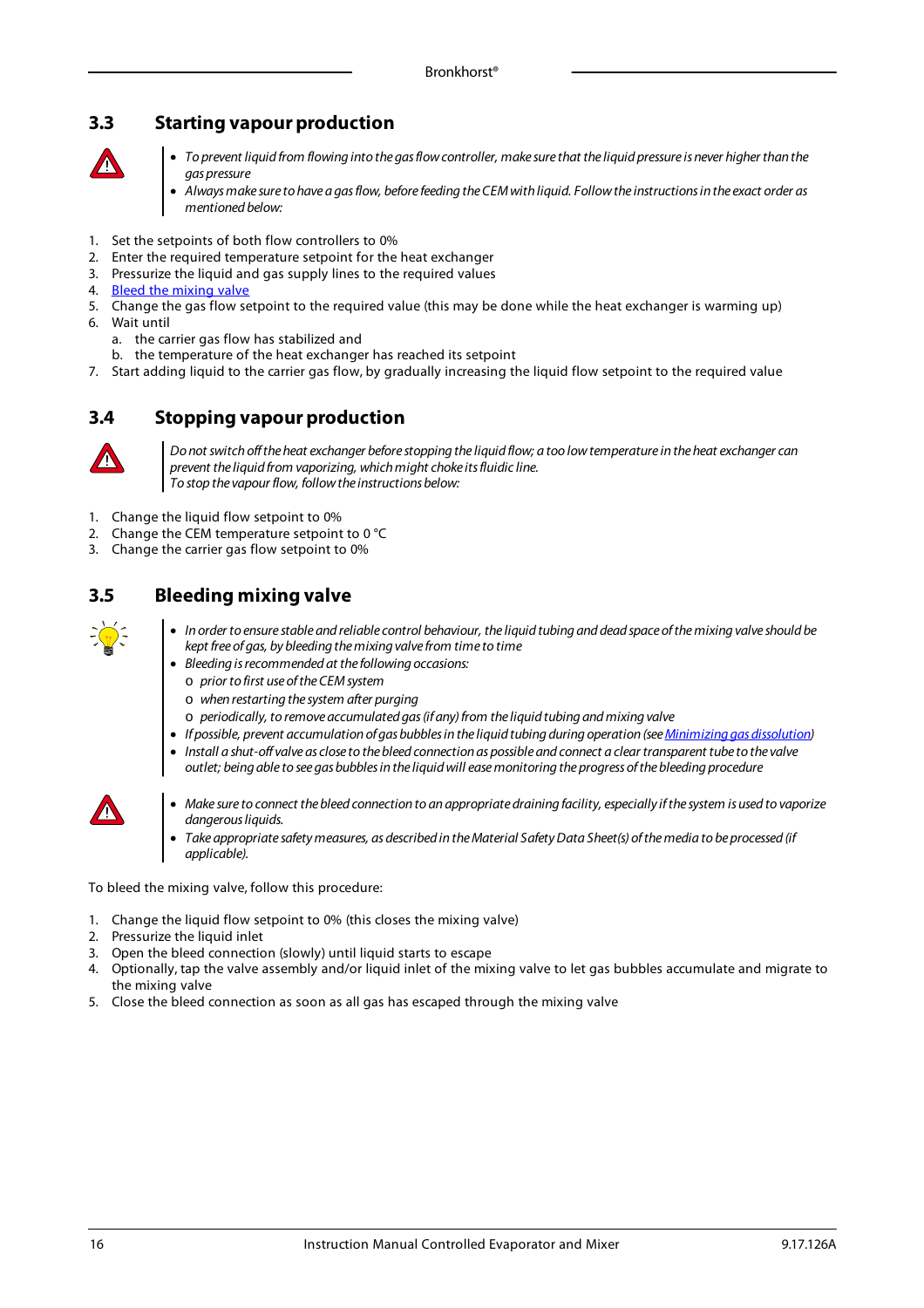# <span id="page-16-0"></span>**3.6 Purging**

Purging the fluidic lines of the CEM system is sometimes necessary, to prevent clogging of the tubing and instrumentation or (cross) contamination of process media. Purging the entire fluidic system is advised at the following occasions:

- · before changing fluid types
- · before and after using corrosive, reactive or explosive media
- · before and after a shutdown period of more than one week
- · every 3 months



Always use a dry, inert gas (like Nitrogen or Argon) to purge the fluidic system.



The purge times mentioned in the instructions below are rough indications; depending on the media properties (density, viscosity, volatility, etc.), longer or shorter times might be recommendable.

- **Step 1: Preparation** a. Set all setpoints to 0% (liquid flow, carrier gas flow, CEM temperature)
	- b. Connect a purging gas supply facility to the inlets of **both flow controllers** (liquid and gas)
	- c. Pressurise the purging gas supply line



- **Step 2: Gas tubing** a. Change the carrier gas flow setpoint to 100%<br>b. Purge for at least 30 minutes
	- Purge for at least 30 minutes



- **Step 3: Mixing valve** a. Change the carrier gas flow setpoint to 50% (this will help prevent liquid from flowing into the gas tubing and flow controller)
	- b. Open the bleed connection on top of the mixing valve
	- c. Purge for 10 to15 minutes
	- d. Close the bleed connection

- **Step 4: Liquid tubing** a. Change the liquid flow setpoint to 100%
	- b. Purge for at least 30 minutes



- **Step 5: Finishing** a. Set the carrier gas flow setpoint to 0%
	- b. De-pressurise the purging gas supply line
	- c. Set the liquid flow setpoint to 0%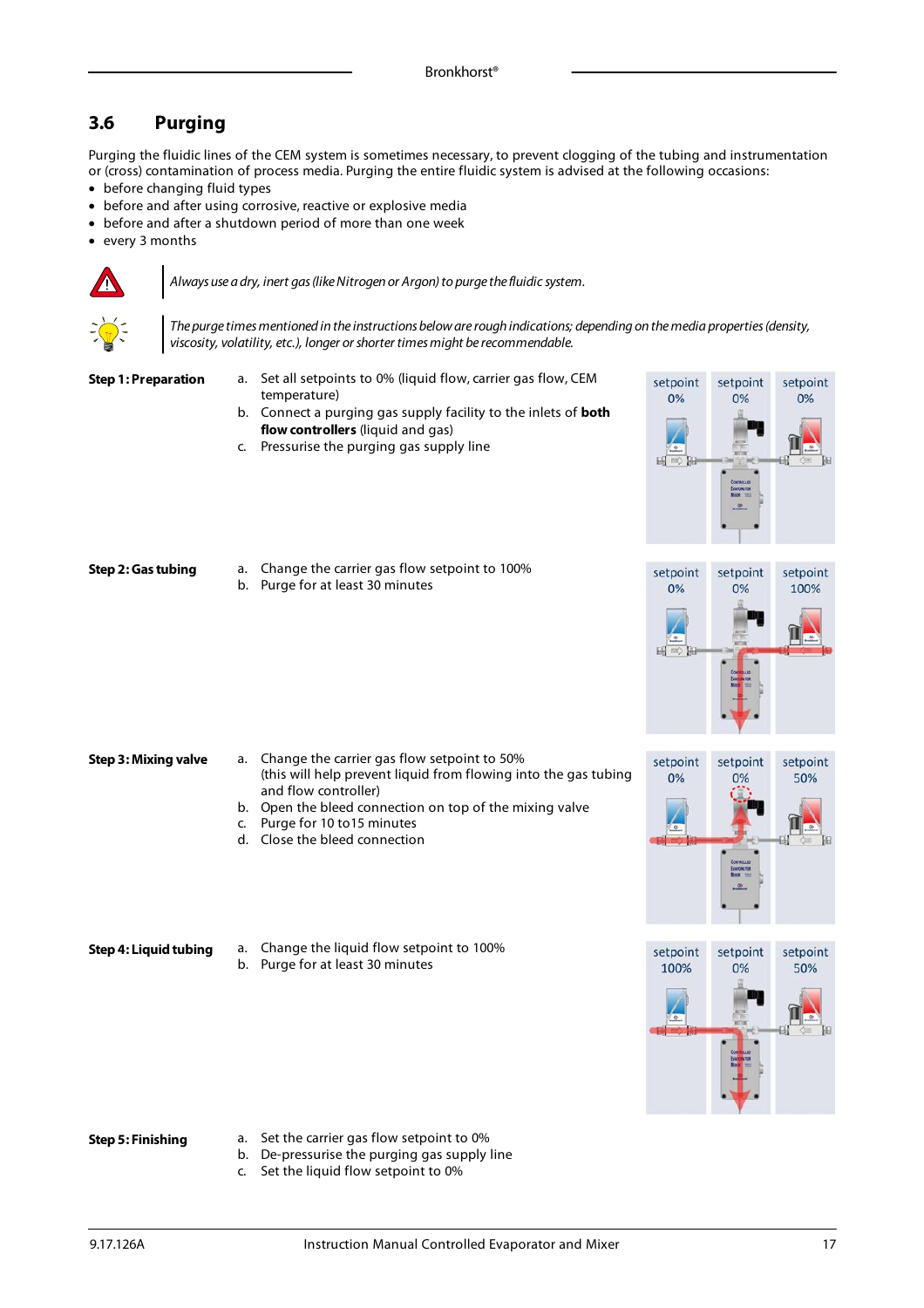# <span id="page-17-0"></span>**3.7 Digital parameters**

Using an E-8000 CEM control module, the heating element of the CEM can be operated digitally via RS232 or fieldbus. This section describes the parameters that are used to monitor and control the heating element.



Consult th[e E-8000 manual](#page-8-0) for installation information and a description of the user interface.

**Measure**

| Type         | Access | Range  | <b>FlowDDE</b> | <b>FLOW-BUS</b> | Modbus    |
|--------------|--------|--------|----------------|-----------------|-----------|
| Unsigned int | .,     | 032000 |                | 1/0             | 0x0020/33 |

This parameter indicates the temperature measured by the CEM. The value range corresponds to  $0...200$  °C (the supported temperature range of the CEM control module).

#### **Setpoint**

| Type         | Access | Range  | <b>FlowDDE</b> | <b>FLOW-BUS</b> | Modbus    |
|--------------|--------|--------|----------------|-----------------|-----------|
| Unsianed int | RW     | 032000 |                | $\mathbf{L}$    | 0x0021/34 |

This parameter sets the required temperature of the heater. Like Measure, its value range corresponds to 0...200 °C. Note that the heater has no cooling functionality; a setpoint evaluating to a lower temperature than the actual heater temperature effectively switches the heater off.

#### **Fmeasure**

| Type  | Access | Range | FlowDDE | <b>FLOW-BUS</b> | Modbus                  |
|-------|--------|-------|---------|-----------------|-------------------------|
| Float |        | 0200  | 205     | 33/0            | 0xA1000xA101/4121741218 |

Fmeasure returns the measured temperature in °C.

#### **Fsetpoint**

| Type  | Access    | Range | <b>FlowDDE</b> | <b>FLOW-BUS</b> | Modbus                  |
|-------|-----------|-------|----------------|-----------------|-------------------------|
| Float | <b>RW</b> | 0200  | 206            | 33/3            | 0xA1190xA11A/4124141242 |

Fsetpoint sets the required temperature of the heater in °C. Note that the heater has no cooling functionality; a setpoint lower than the actual heater temperature effectively switches the heater off.

#### **Capacity**

| Type  | Access | Range | FlowDDE       | <b>FLOW-BUS</b> | Modbus                  |
|-------|--------|-------|---------------|-----------------|-------------------------|
| Float |        | 200   | $\sim$<br>- 1 | 1/13            | 0x81680x8169/3312933130 |

This parameter returns the maximum readout and control value (100%), expressed in units corresponding to parameter Capacity Unit. For the CEM control module, this parameter is fixed to 200 (°C); it might come in handy when scaling the value of parameter Measure (1 °C = 32000/200).

#### **Capacity Unit**

| Type                         | Access | Range | FlowDDE | <b>FLOW-BUS</b> | Modbus                  |
|------------------------------|--------|-------|---------|-----------------|-------------------------|
| Unsigned char <sup>[7]</sup> |        | n/a   | 129     | 1/31            | 0x81F80x81FB/3327333276 |

This parameter returns the capacity unit in which Fmeasure and Fsetpoint are expressed. For the CEM control module, this parameter is fixed to °C.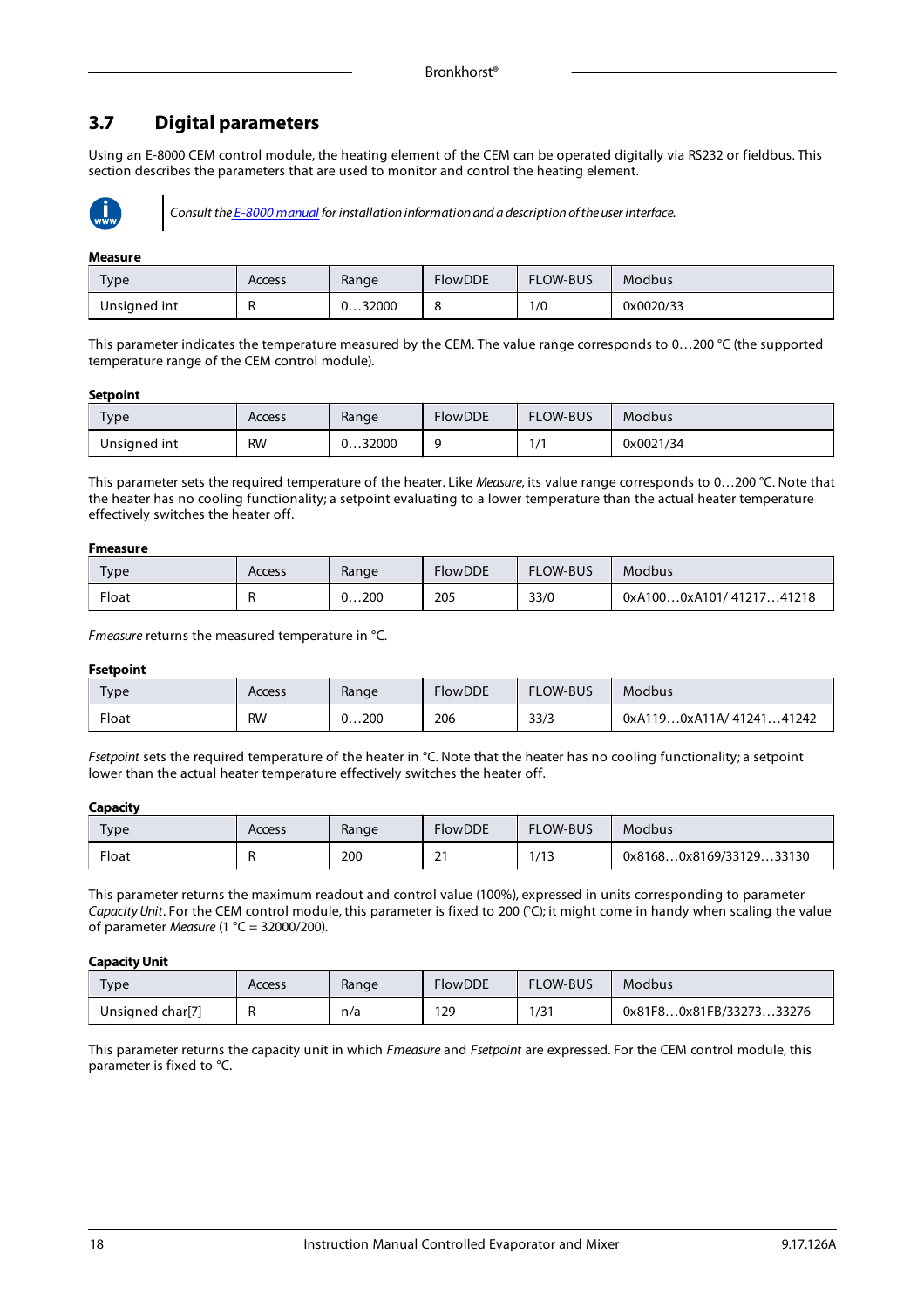# <span id="page-18-0"></span>**4 Maintenance**

No regular maintenance is required if the CEM is operated properly, with clean media, compatible with the wetted materials, avoiding pressure and thermal shocks and vibrations. Units may be purged with a clean, dry and inert gas.

In case of severe contamination, cleaning the inside of the device may be necessary, by flushing the conduits with an appropriate cleaning fluid.



Inexpertly servicing instruments can lead to serious personal injury and/or damage to the instrument or the system it is used in. Therefore, servicing must be performed by trained and qualified personnel. Contact your local Bronkhorst representative for information about cleaning and calibration. Bronkhorst has a trained staff available.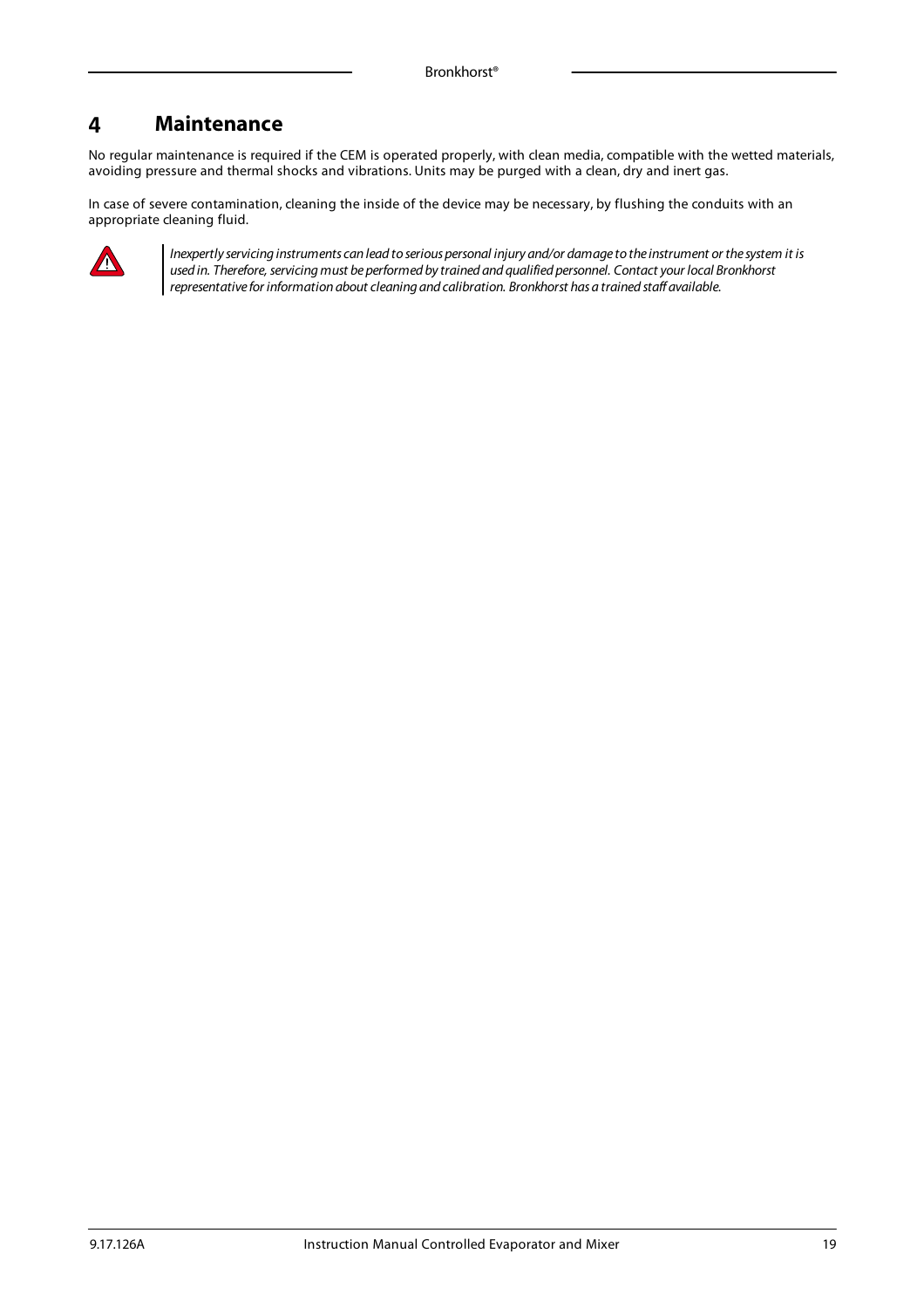# <span id="page-19-0"></span>**5 Troubleshooting and service**

For a correct analysis of the proper operation of an instrument, it is recommended to disconnect the unit from the process line and check it without applying fluid supply pressure. In case the unit is dirty or clogged, this can be ascertained immediately by loosening the fittings and performing a visual inspection.

Energizing and de-energizing the instrument can indicate if there is an electronic failure. After energizing, control behaviour can be checked by entering a temperature setpoint.



If you suspect leakage, do not disassemble the instrument for inspection, but contact your local distributor for service or repairs.

# <span id="page-19-1"></span>**5.1 Common issues**

| Symptom                                                             | Possible cause                              | <b>Action</b>                                                                                          |  |  |
|---------------------------------------------------------------------|---------------------------------------------|--------------------------------------------------------------------------------------------------------|--|--|
| Vapour too dry                                                      | Carrier gas flow too high                   | Decrease carrier gas flow                                                                              |  |  |
|                                                                     | Liquid flow too low                         | Increase liquid flow                                                                                   |  |  |
| Condensation at vapour outlet                                       | CEM temperature setpoint too low            | Increase CEM temperature setpoint                                                                      |  |  |
|                                                                     | Carrier gas flow too low                    | Increase carrier gas flow                                                                              |  |  |
|                                                                     | Liquid flow too high                        | Decrease liquid flow                                                                                   |  |  |
| CEM heater does not warm up                                         | Fuse blown                                  | Replace fuse                                                                                           |  |  |
|                                                                     | Temperature sensor defective                | Return equipment to factory                                                                            |  |  |
|                                                                     | Heater defective                            | Return equipment to factory                                                                            |  |  |
| Vapour flow unstable                                                | Pressure fluctuations on fluidic<br>inlets  | Eliminate pressure fluctuations, e.g. by<br>installing a pressure regulator                            |  |  |
|                                                                     | CEM temperature setpoint (much)<br>too high | Decrease CEM temperature setpoint                                                                      |  |  |
|                                                                     | CEM power too high                          | Use a CEM with a lower power consumption                                                               |  |  |
|                                                                     | Gas inclusion in tubing                     | • Flush liquid lines with processing liquid at<br>relatively high flow rate<br>Bleed mixing valve<br>٠ |  |  |
| No communication between<br>instruments and readout/control<br>unit | No power supply                             | Check power supply<br>٠<br>Check cable connection<br>• Check cable hook-up                             |  |  |
|                                                                     | Sensor failure                              | Return equipment to factory                                                                            |  |  |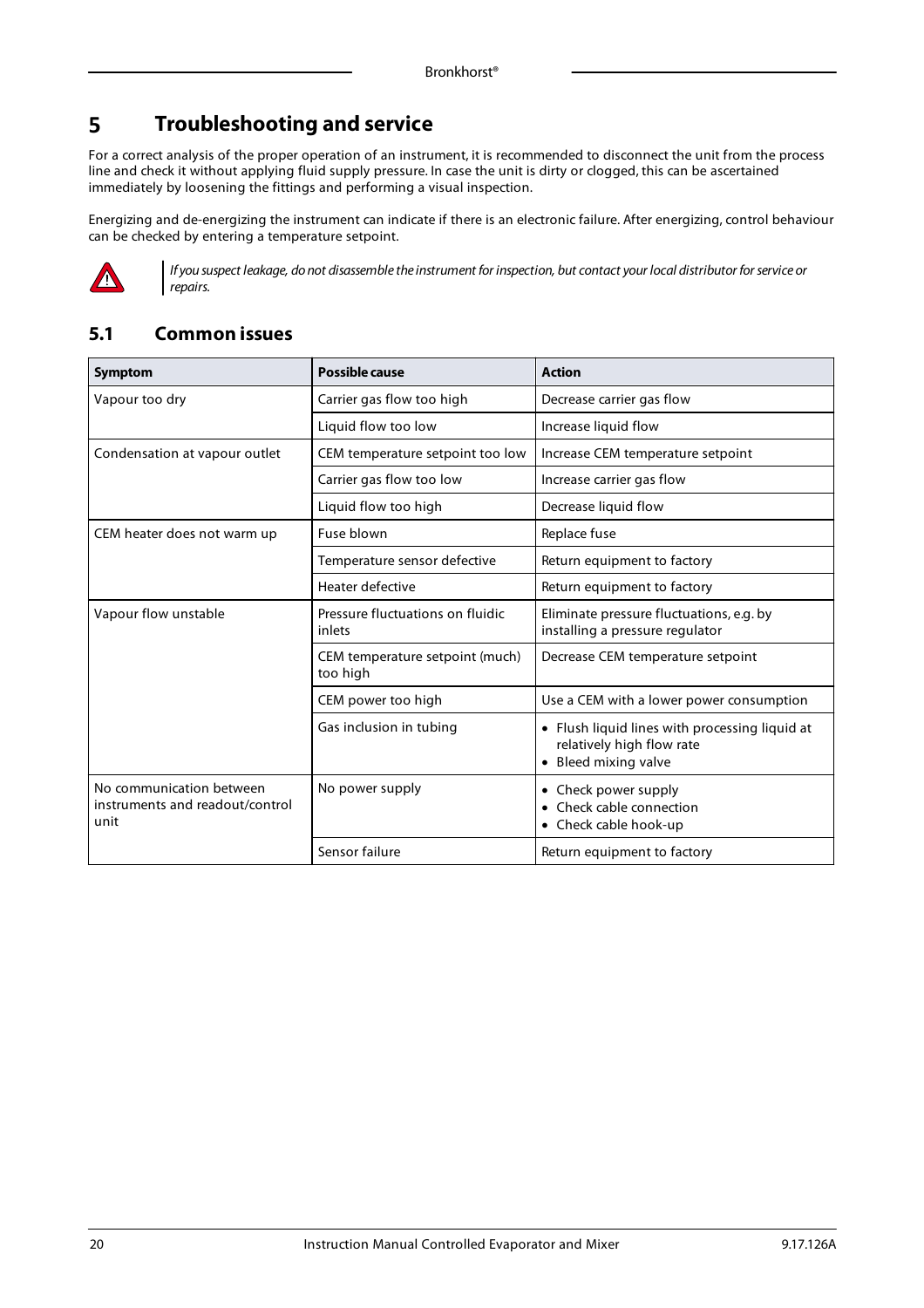# <span id="page-20-0"></span>**5.2 Service**

For current information on Bronkhorst® and service addresses, please visit our website:

### **<http://www.bronkhorst.com>**

Do you have any questions about our products? Our Sales Department will gladly assist you selecting the right product for your application. Contact sales by e-mail:

#### $\equiv$  [sales@bronkhorst.com](mailto:sales@bronkhorst.com)

For after-sales questions, our Customer Service Department is available with help and guidance. To contact CSD by e-mail:

#### $\boxed{\equiv}$  [support@bronkhorst.com](mailto:support@bronkhorst.com)

No matter the time zone, our experts within the Support Group are available to answer your request immediately or ensure appropriate further action. Our experts can be reached at:

# **+31 859 02 18 66**

Bronkhorst High-Tech B.V. Nijverheidsstraat 1A NL-7261 AK Ruurlo The Netherlands